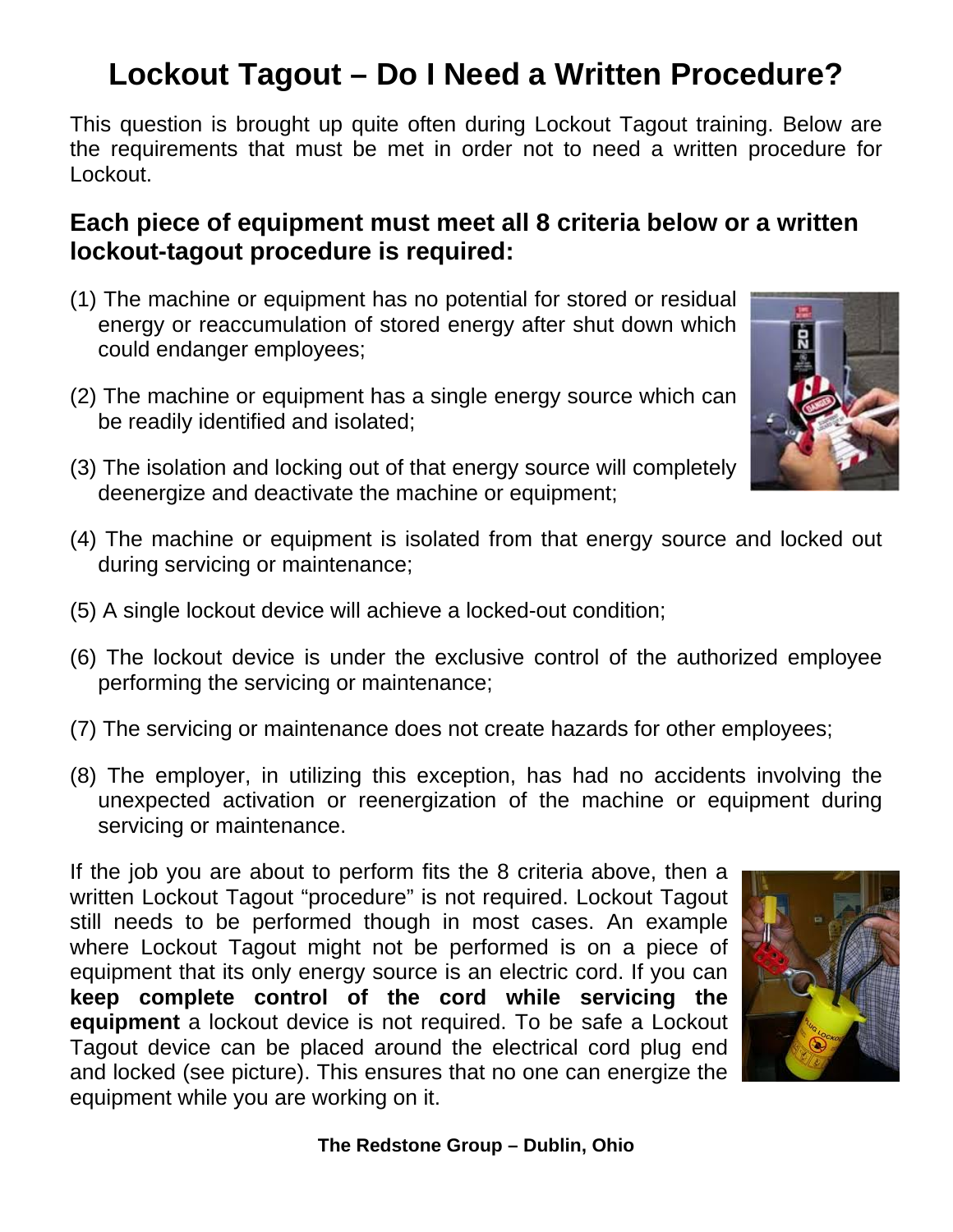## **OSHA Training Requirements:** Programs listed in bold indicate mandatory written program is required

| <b>OSHA Program Topic</b>                         | <b>OSHA</b>      | <b>Required</b> | <b>Required</b> | <b>Required Training</b> |                 |                | <b>Training Frequency</b> |                 |
|---------------------------------------------------|------------------|-----------------|-----------------|--------------------------|-----------------|----------------|---------------------------|-----------------|
|                                                   | <b>Reference</b> | <b>Program</b>  | <b>Audit</b>    | All                      | <b>Affected</b> | <b>Initial</b> | Annual                    | <b>Periodic</b> |
| Accident Reporting and Investigation Plan         | 1904.35          | <b>No</b>       | Yes             | Yes                      | $---$           | Yes            | <b>No</b>                 | <b>No</b>       |
| Anhydrous Ammonia Storage & Handling              | 1910.111         | <b>No</b>       | <b>No</b>       | <b>No</b>                | Yes             | Yes            | <b>No</b>                 | <b>No</b>       |
| <b>Bloodborne Pathogens Safety Program</b>        | 1910.1030        | Yes             | Yes             | No                       | Yes             | Yes            | Yes                       | <b>No</b>       |
| <b>Compressed Gas Plan</b>                        | 1910.101         | <b>No</b>       | Yes             | <b>No</b>                | Yes             | Yes            | <b>No</b>                 | <b>No</b>       |
| <b>Confined Space Entry (Permit-Required)</b>     | 1910.146         | Yes             | Yes             | Yes                      | Yes             | Yes            | Yes                       | <b>No</b>       |
| Dipping & Coating Operations                      | 1910.122-126     | <b>No</b>       | Yes             | <b>No</b>                | Yes             | Yes            | <b>No</b>                 | <b>No</b>       |
| <b>Electrical Safety Plan</b>                     | 1910.331-335     | Yes             | Yes             | <b>No</b>                | <b>Yes</b>      | Yes            | <b>No</b>                 | Yes             |
| <b>Emergency Action Plan</b>                      | 1910.38          | Yes             | Yes             | Yes                      | $---$           | Yes            | <b>No</b>                 | Yes             |
| Ergonomics Plan                                   | 5(a)(1)          | <b>No</b>       | <b>No</b>       | <b>No</b>                | <b>No</b>       | <b>No</b>      | <b>No</b>                 | <b>No</b>       |
| <b>Fire Extinguisher Program</b>                  | 1910.157         | Yes             | Yes             | <b>No</b>                | Yes             | Yes            | Yes                       | <b>No</b>       |
| <b>Fire Prevention Plan</b>                       | 1910.39          | Yes             | Yes             | <b>No</b>                | Yes             | Yes            | <b>No</b>                 | Yes             |
| <b>Fire Protection Equipment Maintenance Plan</b> | Subpart L        | Yes             | Yes             | <b>No</b>                | Yes             | Yes            | <b>No</b>                 | <b>No</b>       |
| First Aid Program                                 | 1910.151         | <b>No</b>       | <b>No</b>       | <b>No</b>                | Yes             | Yes            | Yes                       | <b>No</b>       |
| Flammable & Combustible Liquids Safety            | 1910.106         | <b>No</b>       | Yes             | <b>No</b>                | Yes             | Yes            | No                        | <b>No</b>       |
| General Working Spaces - Housekeeping             | 1910.141         | <b>No</b>       | <b>No</b>       | <b>No</b>                | <b>No</b>       | <b>No</b>      | <b>No</b>                 | No              |
| <b>Grain Handling Facilities</b>                  | 1910.272         | Yes             | Yes             | No                       | Yes             | Yes            | Yes                       | <b>No</b>       |
| Hand Tool Safety Program                          | 1910.242         | <b>No</b>       | Yes             | <b>No</b>                | Yes             | Yes            | <b>No</b>                 | <b>No</b>       |
| <b>Hazard Communication Program</b>               | 1910.1200        | Yes             | Yes             | Yes                      | $---$           | Yes            | <b>No</b>                 | Yes             |
| <b>Hazardous Waste Operations</b>                 | 1910.120         | Yes             | Yes             | <b>No</b>                | Yes             | Yes            | Yes                       | <b>No</b>       |
| <b>Hearing Conservation Program</b>               | 1910.95          | $Yes *$         | Yes             | <b>No</b>                | <b>Yes</b>      | Yes            | Yes                       | <b>No</b>       |
| Hot Work (Cutting/Welding) Program                | 1910.252-255     | Yes             | Yes             | No                       | Yes             | Yes            | <b>No</b>                 | <b>No</b>       |
| <b>Indoor Air Quality Program</b>                 | 1910.1000        | Yes             | <b>No</b>       | <b>No</b>                | Yes             | Yes            | Yes                       | Yes             |
| <b>Laboratory Safety Program</b>                  | 1910.1450        | Yes             | Yes             | <b>No</b>                | Yes             | Yes            | <b>No</b>                 | Yes             |
| Ladder Safety Program                             | 1910.25-26       | <b>No</b>       | Yes             | <b>No</b>                | <b>No</b>       | <b>No</b>      | <b>No</b>                 | <b>No</b>       |
| Laser Safety Program                              | 5(a)(1)          | No              | No              | No                       | No              | <b>No</b>      | No                        | <b>No</b>       |
| <b>LPG Safety Plan</b>                            | 1910.110         | Yes             | Yes             | <b>No</b>                | Yes             | Yes            | <b>No</b>                 | No              |
| Lockout/Tagout                                    | 1910.147         | Yes             | Yes             | Yes                      | ---             | Yes            | No                        | Yes             |
| <b>Machine Safeguarding Program</b>               | 1910.212         | Yes             | Yes             | <b>No</b>                | Yes             | Yes            | Yes                       | No              |
| <b>Material Handling &amp; Crane Safety</b>       | 1910.179/184     | Yes             | Yes             | No                       | Yes             | Yes            | <b>No</b>                 | <b>No</b>       |
| Means of Egress Compliance Program                | 1910.36-37       | <b>No</b>       | Yes             | <b>No</b>                | <b>No</b>       | <b>No</b>      | <b>No</b>                 | <b>No</b>       |
| <b>Medical Record Access</b>                      | 1910.1020        | Yes             | <b>No</b>       | Yes                      | $\overline{a}$  | Yes            | Yes                       | <b>No</b>       |
| <b>Mechanical Power Presses</b>                   | 1910, 217        | Yes             | Yes             | <b>No</b>                | Yes             | Yes            | Yes                       | Yes             |
| <b>Personal Protective Equipment Program</b>      | 1910.132         | Yes             | <b>No</b>       | <b>No</b>                | <b>Yes</b>      | Yes            | <b>No</b>                 | Yes             |
| <b>Power Transmission/Generation</b>              | 1910.269         | Yes             | Yes             | No                       | Yes             | Yes            | Yes                       | <b>No</b>       |
| <b>Powered Industrial Truck Program</b>           | 1910.178         | Yes             | Yes             | <b>No</b>                | Yes             | Yes            | <b>No</b>                 | Yes             |
| <b>Powered Platforms</b>                          | 1910.66          | <b>No</b>       | Yes             | <b>No</b>                | Yes             | Yes            | No                        | <b>No</b>       |
| <b>Process Safety Management</b>                  | 1910.119         | Yes             | Yes             | <b>No</b>                | Yes             | Yes            | <b>No</b>                 | 3 Yrs           |

Programs listed in bold indicate a mandatory written program is required

\* Medical evaluation required